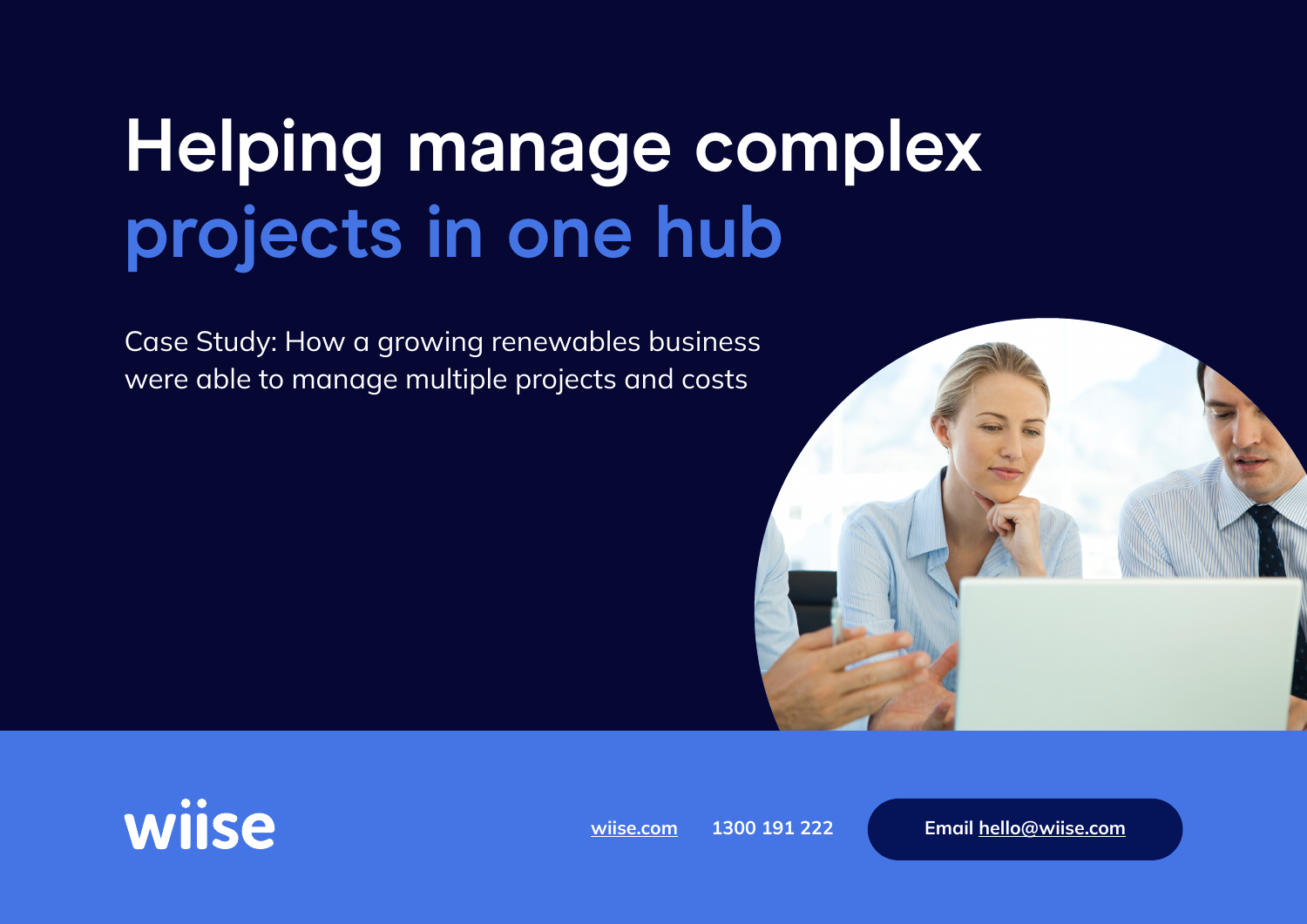### **A bit about UPC/AC Renewables**

#### **Managing multiple complex projects**

UPC/AC Renewables develop, construct, own and operate renewable energy projects as an independent power producer.

Their aim is to provide low cost, clean electricity in a socially and environmentally responsible way by using innovative technology solutions.

Currently employing over 30 renewable energy professionals across Australia, UPC/AC manage multi-million dollar projects across Australia and have offices in Hobart, Smithton, Melbourne, Sydney and Uralla.

We sat down with UPC/AC CFO Shane Miller to chat their journey of outgrowing their current systems and making the move to Wiise.

**Company:** UPC/AC Renewables **Year founded:** 2016 **Industry: Project-based Size:** 30+ employees



#### **Meet Shane, Chief Financial Officer**

We sat down with Shane Miller, Chief Financial Officer at UPC/AC Renewables, to find out how Wiise streamlined their poject costing and helped equip them for continued growth. This case story contains snippets from our conversation.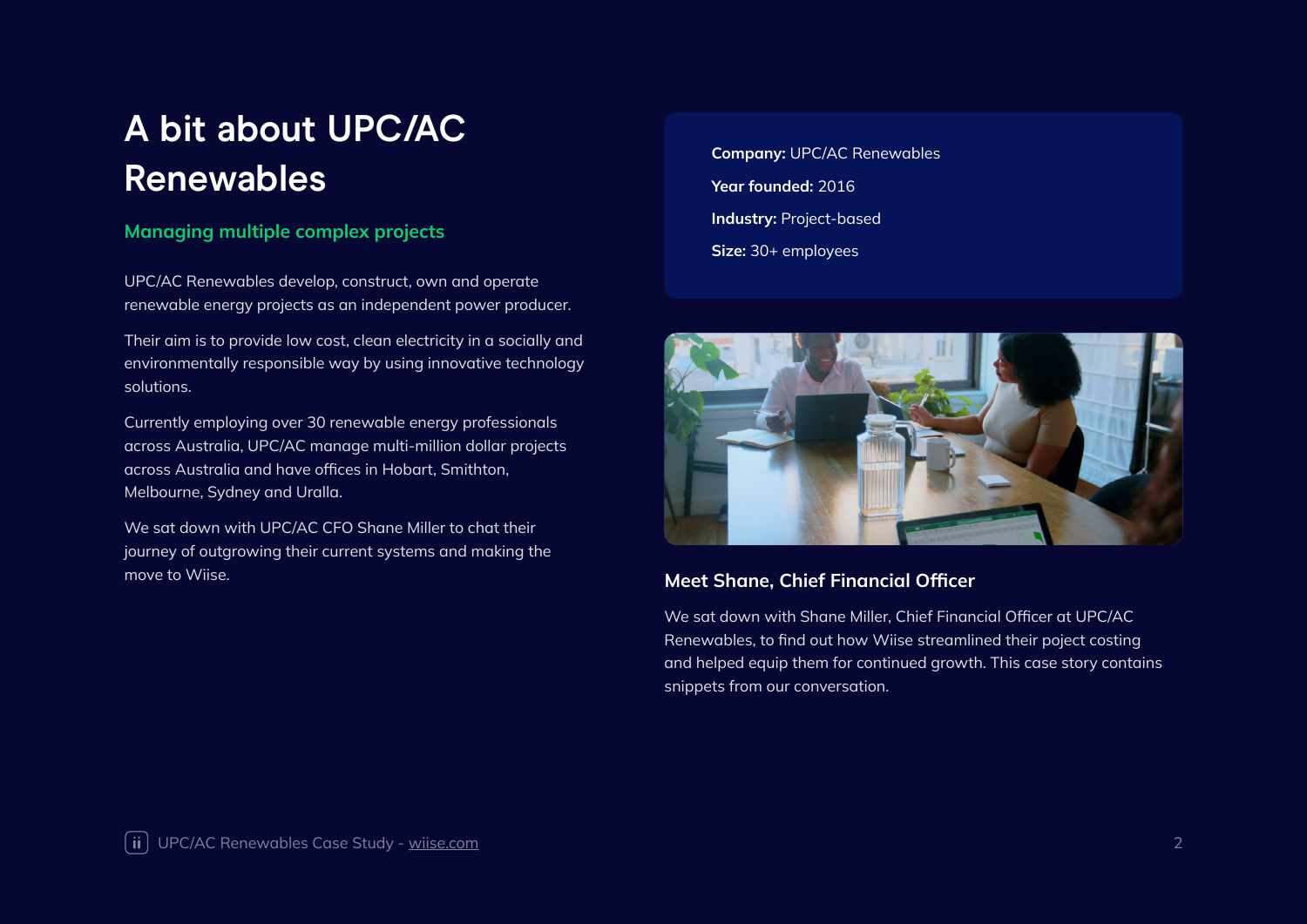### **XERO struggling to keep up with projects**

At the time, UPC/AC Renewables were using XERO to manage their financials and projects. However, as the business started to grow, they suddenly found themselves managing more projects, experiencing growth in transaction volumes and struggling to get the right reporting out of their system across their projects and jobs.

XERO couldn't handle multiple companies and they were struggling to get the detailed reporting they needed to manage all of their projects.

automated workflow would save us a lot of time." **"There's not a lot of products between XERO and MYOB. Then there's multi-million dollar ERPs in the market as well so there wasn't a solution with more capabilities and still cost effective".** 

*Shane, Chief Financial Officer*

#### **Increased complexity** *Deciding on the right solution*

"We needed to manage our jobs within the system so job costing was extremely important to us. And purchase orders. Having the two working hand is hand was key. We needed the data consolidating in the one system so that we could create the right reports and dashboards to monitor how our projects were tracking and if we're running on time and to budget.

Another requirement was ensuring that the system we choose had payroll and timesheet integration. Single Touch payroll was a requirement for businesses and so the solution had to have a payroll system that's integrated and compliant. We also needed a proper crediting system and a better way to manage our purchase orders and approvals. Having people who approve the purchase order via an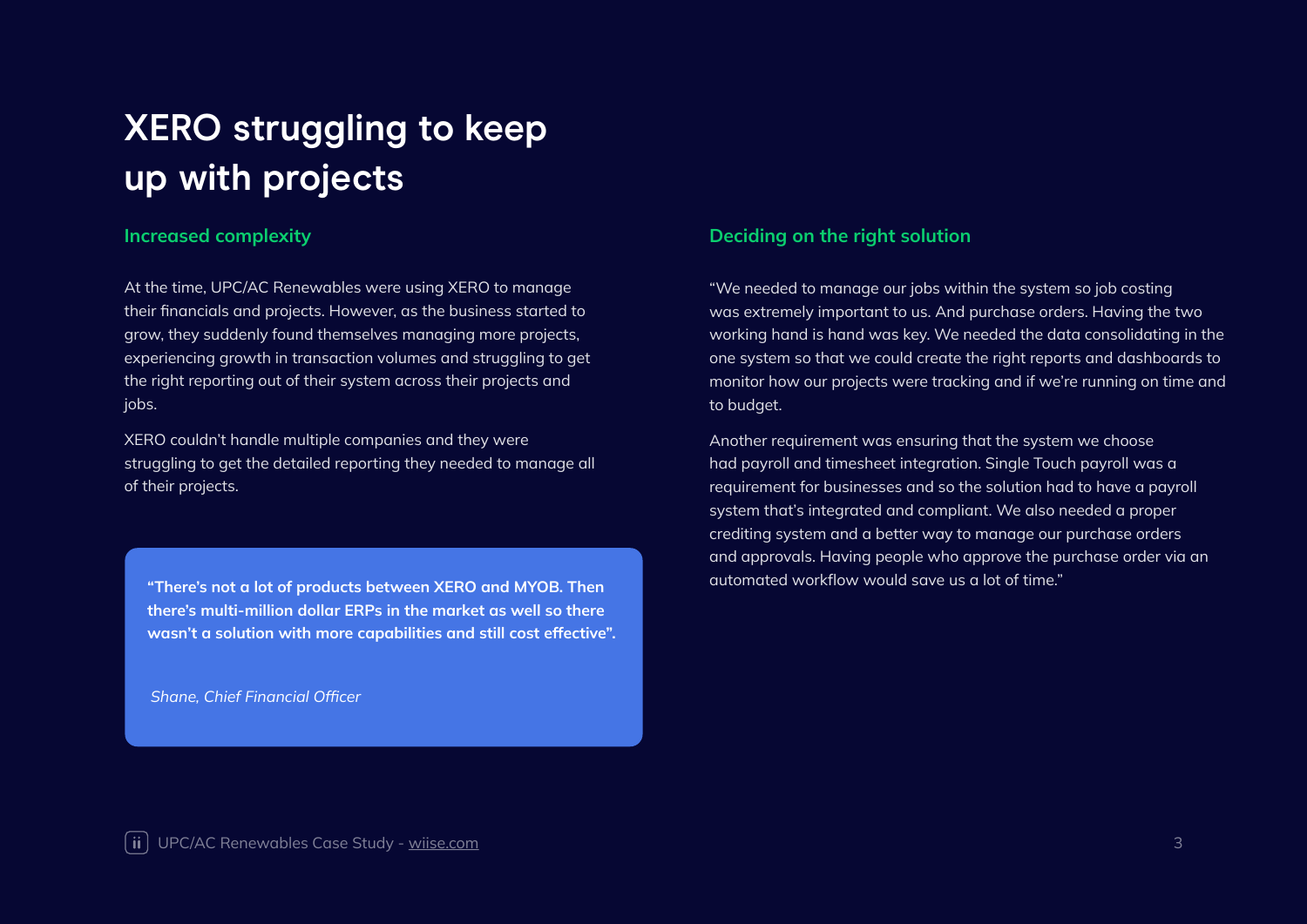### **Investing in the future**

#### **Wiise was the ideal choice**

"We really wanted something that had ERP capabilities, could handle large transaction volumes, but didn't have the million dollar set up fee. And Wiise completely met our requirements when it came to functionality and cost.

Now, we can not only manage multiple companies in the one system but we've been able to cut down a lot of the paper administration and manual data entry.

Previously, it would take us much longer to get the right insights out of XERO due to its limitations. With Wiise, business information is readily available and we're able to extract information on the go.

Wiise has also helped us see things in different categories to give us more information across our finances and projects. We can tag any transaction and can get more detail as to where we're spending our cash and how they align to our projects. This insight has been extremely valuable."

### **Why Wiise?**

|                                      | Job costing and purchase orders                     |
|--------------------------------------|-----------------------------------------------------|
| $\blacktriangledown$                 | Affordable subscription packages                    |
| $\left\vert \mathbf{v}\right\rangle$ | Managing multiple companies in one system           |
| $\blacktriangledown$                 | <b>Dimensional tagging across transactions</b>      |
| $\blacktriangledown$                 | <b>Wiise has integrated payroll and timesheets</b>  |
| $\blacktriangledown$                 | Finance, sales and project leads using one software |
| $\left\vert \mathbf{v}\right\rangle$ | Microsoft based platform, more secure               |
| $\blacktriangledown$                 | <b>Approval workflows</b>                           |
| $\blacktriangledown$                 | <b>Bank feeds and bank reconciliation</b>           |
| $\checkmark$                         | <b>PowerBI dashboard connection</b>                 |
|                                      |                                                     |

### **Get in touch today to find out more.**

**[Email hello@wiise.com](mailto:hello%40wiise.com?subject=)**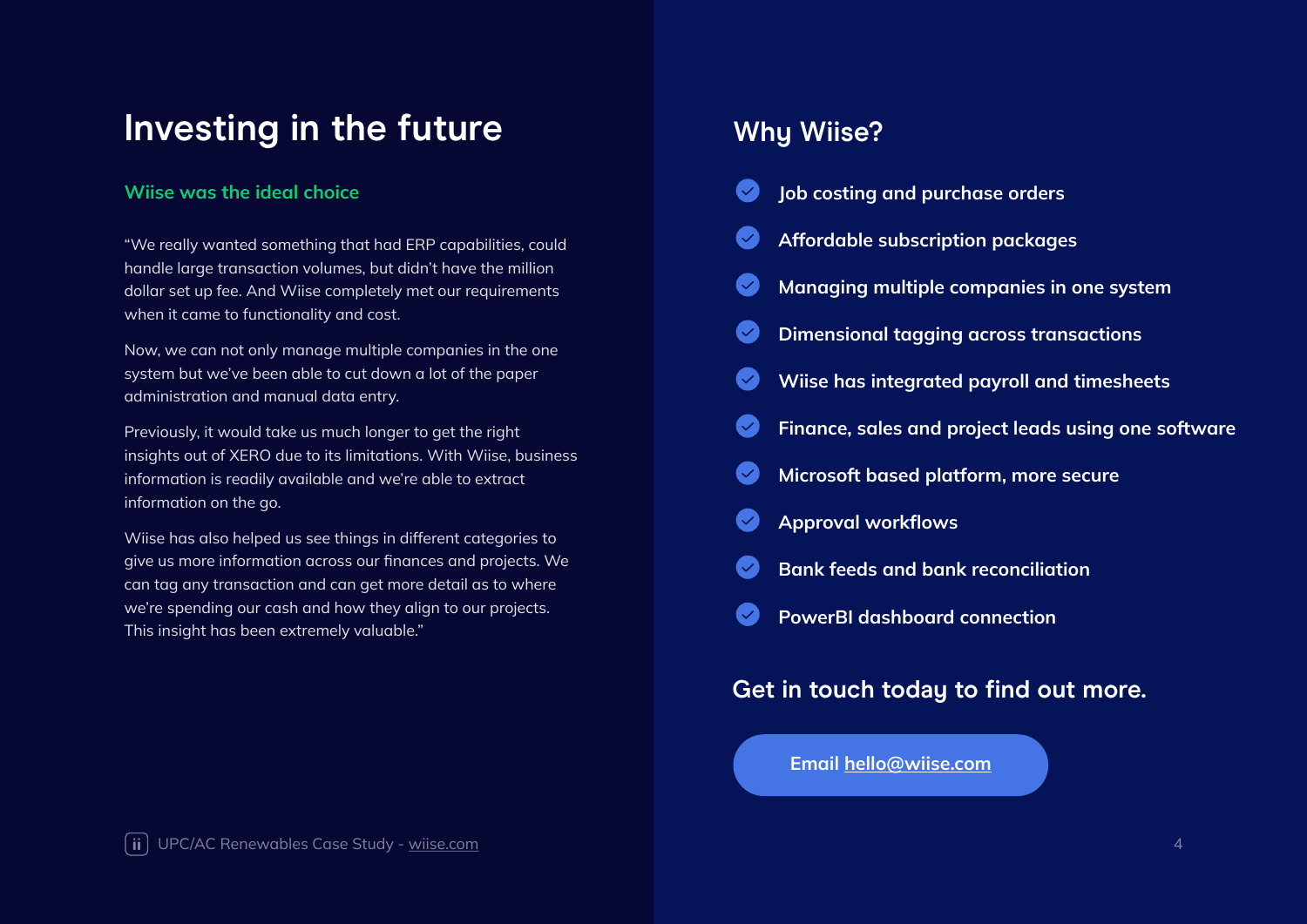### **Further reading...**

**[How Wiise compares to Business Central](https://download.wiise.com/pdf/wiise-bc-comparison.pdf)**

**[Outgrown Xero? Get The E-Book](https://download.wiise.com/pdf/outgrown-xero-ebook.pdf)**

**[Why Australian Businesses Select Wiise](https://download.wiise.com/pdf/why-aussie-businesses-are-choosing-wiise.pdf)**

**[5 Reasons Why Successful CFOs Are Choosing Wiise](https://download.wiise.com/pdf/5-reasons-successful-cfos-choose-wiise.pdf)**

**[What To Look For In ERP Software For Multi-Entities](https://download.wiise.com/pdf/what-to-look-for-in-erp-software-for-multientities.pdf)**

**Connect with us on socials**



**THE START START START START START START START START START START START START START START START START START START START START START START START START START START START START START START START START START START START START S**